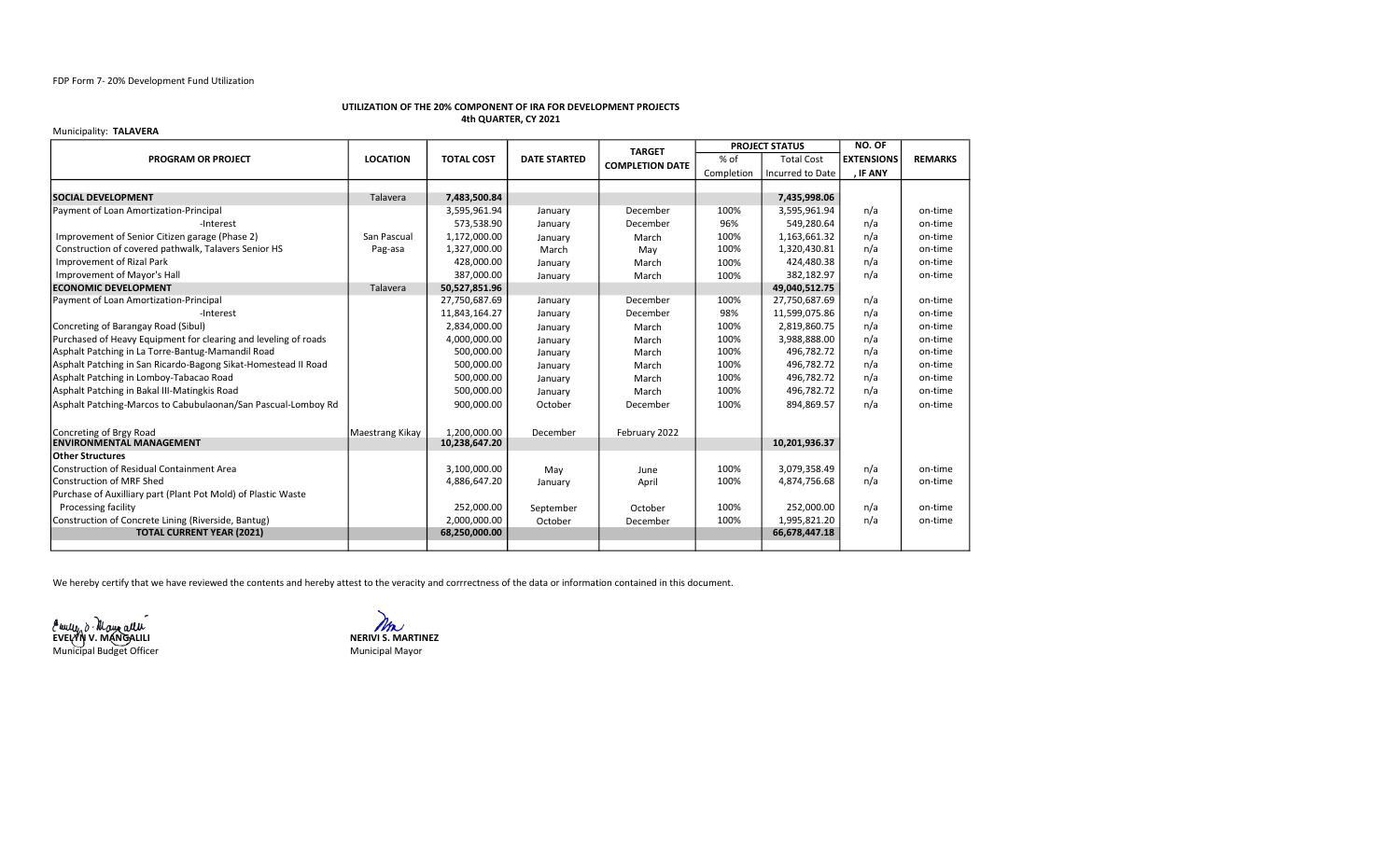## FDP Form 7- 20% Development Fund Utilization

# UTILIZATION OF THE 20% COMPONENT OF IRA FOR DEVELOPMENT PROJECTS 4th QUARTER, CY 2021

#### Municipality: TALAVERA

|                                                                 |                 |                   |                     | <b>TARGET</b>          | <b>PROJECT STATUS</b> |                         | NO. OF            |                |
|-----------------------------------------------------------------|-----------------|-------------------|---------------------|------------------------|-----------------------|-------------------------|-------------------|----------------|
| <b>PROGRAM OR PROJECT</b>                                       | <b>LOCATION</b> | <b>TOTAL COST</b> | <b>DATE STARTED</b> | <b>COMPLETION DATE</b> | % of                  | <b>Total Cost</b>       | <b>EXTENSIONS</b> | <b>REMARKS</b> |
|                                                                 |                 |                   |                     |                        | Completion            | <b>Incurred to Date</b> | <b>IF ANY</b>     |                |
| <b>SOCIAL DEVELOPMENT</b>                                       | Talavera        | 7,483,500.84      |                     |                        |                       | 7,435,998.06            |                   |                |
| TL-11 Construction of 5 new gymnasiums &                        |                 |                   |                     |                        |                       |                         |                   |                |
| expansion of 8 existing gymnasium<br>-Principal                 |                 | 2,986,310.16      | January             | December               | 100%                  | 2,986,310.16            | n/a               | on-time        |
| -Interest                                                       |                 | 507,175.04        | January             | December               | 97%                   | 493,191.20              | n/a               | on-time        |
| TL-12 Acquisition & Installation of Amusement                   |                 |                   |                     |                        |                       |                         |                   |                |
| Facility(Grand Carousel)<br>-Principal                          |                 | 148,267.14        | January             | December               | 100%                  | 148,267.14              | n/a               | on-time        |
| -Interest                                                       |                 | 5,199.33          | January             | December               | 85%                   | 4,421.75                | n/a               | on-time        |
| TL-19 Acquisition & Installation of CCTV-Principal              |                 | 461,384.64        | January             | December               | 100%                  | 461,384.64              | n/a               | on-time        |
| -Interest                                                       |                 | 61,164.53         | January             | December               | 84%                   | 51,667.69               | n/a               | on-time        |
| Improvement of Senior Citizen garage (Phase 2)                  |                 | 1,172,000.00      | January             | March                  | 100%                  | 1,163,661.32            | n/a               | on-time        |
| Construction of covered pathwalk, Talavera Senior HS            | Pag-asa         | 1,327,000.00      | March               | May                    | 100%                  | 1,320,430.81            | n/a               | on-time        |
| Improvement of Rizal Park                                       |                 | 428,000.00        | January             | March                  | 100%                  | 424,480.38              | n/a               | on-time        |
| Improvement of Mayor's Hall                                     |                 | 387,000.00        | January             | March                  | 100%                  | 382,182.97              | n/a               | on-time        |
| <b>ECONOMIC DEVELOPMENT</b>                                     | Talavera        | 50,527,851.96     |                     |                        |                       | 49,040,512.75           |                   |                |
| TL-8 Concreting of Farm to Market Roads-Principal               |                 | 5,308,123.56      | January             | December               | 100%                  | 5,308,123.56            | n/a               | on-time        |
| -Interest                                                       |                 | 901,496.34        | January             | December               | 97%                   | 876,640.26              | n/a               | on-time        |
| TL-9 Asphalting of Farm-to Market Roads-Principal               |                 | 736,986.12        | January             | December               | 100%                  | 736,986.12              | n/a               | on-time        |
| -Interest                                                       |                 | 125,164.79        | January             | December               | 97%                   | 121,713.74              | n/a               | on-time        |
| TL-14 Construction, concreting and asphalting of                |                 |                   |                     |                        |                       |                         |                   |                |
| various FMR Drainage system and concreting                      |                 |                   |                     |                        |                       |                         |                   |                |
| of slope protection dike lining<br>-Principal                   |                 | 5,870,419.08      | January             | December               | 100%                  | 5,870,419.08            | n/a               | on-time        |
| -Interest                                                       |                 | 2,297,297.40      | January             | December               | 98%                   | 2,246,916.33            | n/a               | on-time        |
| TL-22 Construction of Brgy Roads<br>-Principal                  |                 | 9,069,704.37      | January             | December               | 100%                  | 9,069,704.37            | n/a               | on-time        |
| -Interest                                                       |                 | 4,855,998.41      | January             | December               | 99%                   | 4,784,703.91            | n/a               | on-time        |
| TL-23 Asphalt Overlay<br>-Principal                             |                 | 6,765,454.56      | January             | December               | 100%                  | 6,765,454.56            | n/a               | on-time        |
| -Interest                                                       |                 | 3,663,207.33      | January             | December               | 97%                   | 3,569,101.62            | n/a               | on-time        |
| Concreting of Barangay Road (Sibul)                             |                 | 2,834,000.00      | January             | March                  | 100%                  | 2,819,860.75            | n/a               | on-time        |
| Purchased of Heavy Equipment for clearing and leveling of roads |                 | 4,000,000.00      | January             | March                  | 100%                  | 3,988,888.00            | n/a               | on-time        |
| Asphalt Patching in La Torre-Bantug-Mamandil Road               |                 | 500,000.00        | January             | March                  | 100%                  | 496,782.72              | n/a               | on-time        |
| Asphalt Patching in San Ricardo-Bagong Sikat-Homestead II Road  |                 | 500,000.00        | January             | March                  | 100%                  | 496,782.72              | n/a               | on-time        |
| Asphalt Patching in Lomboy-Tabacao Road                         |                 | 500,000.00        | January             | March                  | 100%                  | 496,782.72              | n/a               | on-time        |
| Asphalt Patching in Bakal III-Matingkis Road                    |                 | 500,000.00        | January             | March                  | 100%                  | 496,782.72              | n/a               | on-time        |
| Asphalt Patching-Marcos to Cabubulaonan/San Pascual-Lomboy Rd   |                 | 900,000.00        | October             | December               | 100%                  | 894,869.57              | n/a               | on-time        |
| Concreting of Brgy Road                                         | Maestrang Kikay | 1,200,000.00      | December            | February 2022          |                       |                         |                   |                |
| <b>ENVIRONMENTAL MANAGEMENT</b>                                 |                 | 10,238,647.20     |                     |                        |                       | 10,201,936.37           |                   |                |
| <b>Other Structures</b>                                         |                 |                   |                     |                        |                       |                         |                   |                |
| Construction of Residual Containment Area                       |                 | 3,100,000.00      | May                 | June                   | 100%                  | 3,079,358.49            | n/a               | on-time        |
| Purchase of Auxilliary part (Plant Pot Mold) of Plastic Waste   |                 |                   |                     |                        |                       |                         |                   |                |
| Processing facility                                             |                 | 252,000.00        | September           | October                | 100%                  | 252,000.00              | n/a               | on-time        |
| <b>Construction of MRF Shed</b>                                 |                 | 4,886,647.20      | January             | April                  | 100%                  | 4,874,756.68            | n/a               | on-time        |
| Construction of Concrete Lining (Riverside, Bantug)             |                 | 2,000,000.00      | October             | December               | 100%                  | 1,995,821.20            |                   |                |
| <b>TOTAL CURRENT YEAR (2021)</b>                                |                 | 68,250,000.00     |                     |                        |                       | 66,678,447.18           |                   |                |

We hereby certify that we have reviewed the contents and hereby attest to the veracity and corrrectness of the data or information contained in this doument.